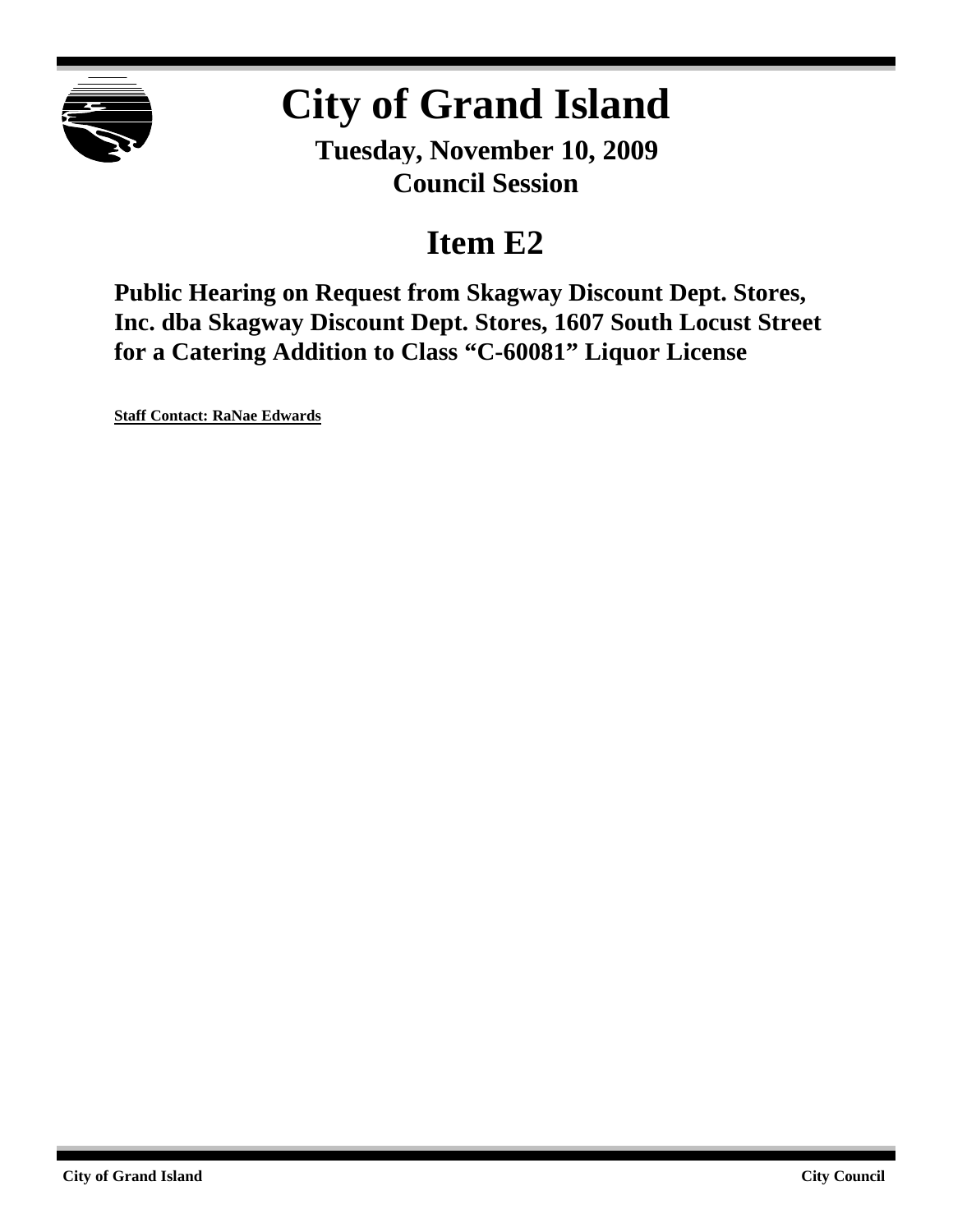# **Council Agenda Memo**

| From:           | RaNae Edwards, City Clerk                                                                                                                                                                            |
|-----------------|------------------------------------------------------------------------------------------------------------------------------------------------------------------------------------------------------|
| <b>Meeting:</b> | November 10, 2009                                                                                                                                                                                    |
| Subject:        | Public Hearing on Request from Skagway Discount<br>Dept. Stores, Inc. dba Skagway Discount Dept. Stores,<br>1607 South Locust Street for a Catering Designation to<br>Class "C-60081" Liquor License |
| Item $\#$ 's:   | $E-2 & 1-2$                                                                                                                                                                                          |
| $Presenter(s):$ | RaNae Edwards, City Clerk                                                                                                                                                                            |

## **Background**

Skagway Discount Dept. Stores, Inc. dba Skagway Discount Dept. Stores, 1607 South Locust Street has submitted an application for a catering designation to their Class "C-60081" Liquor License. This request would allow Skagway Discount Dept. Store to deliver, sell or dispense alcoholic liquors, including beer, for consumption at a location designated on a Special Designated License (SDL). A Special Designated Liquor license is used for special one-day events to cater and serve alcohol at a different location than the original license.

# **Discussion**

City Council action is required and forwarded to the Nebraska Liquor Control Commission for issuance of all licenses. This application has been reviewed by the Clerk and Health Departments.

## **Alternatives**

It appears that the Council has the following alternatives concerning the issue at hand. The Council may:

- 1. Approve the application.
- 2. Forward to the Nebraska Liquor Control Commission with no recommendation.
- 3. Forward to the Nebraska Liquor Control Commission with recommendations.